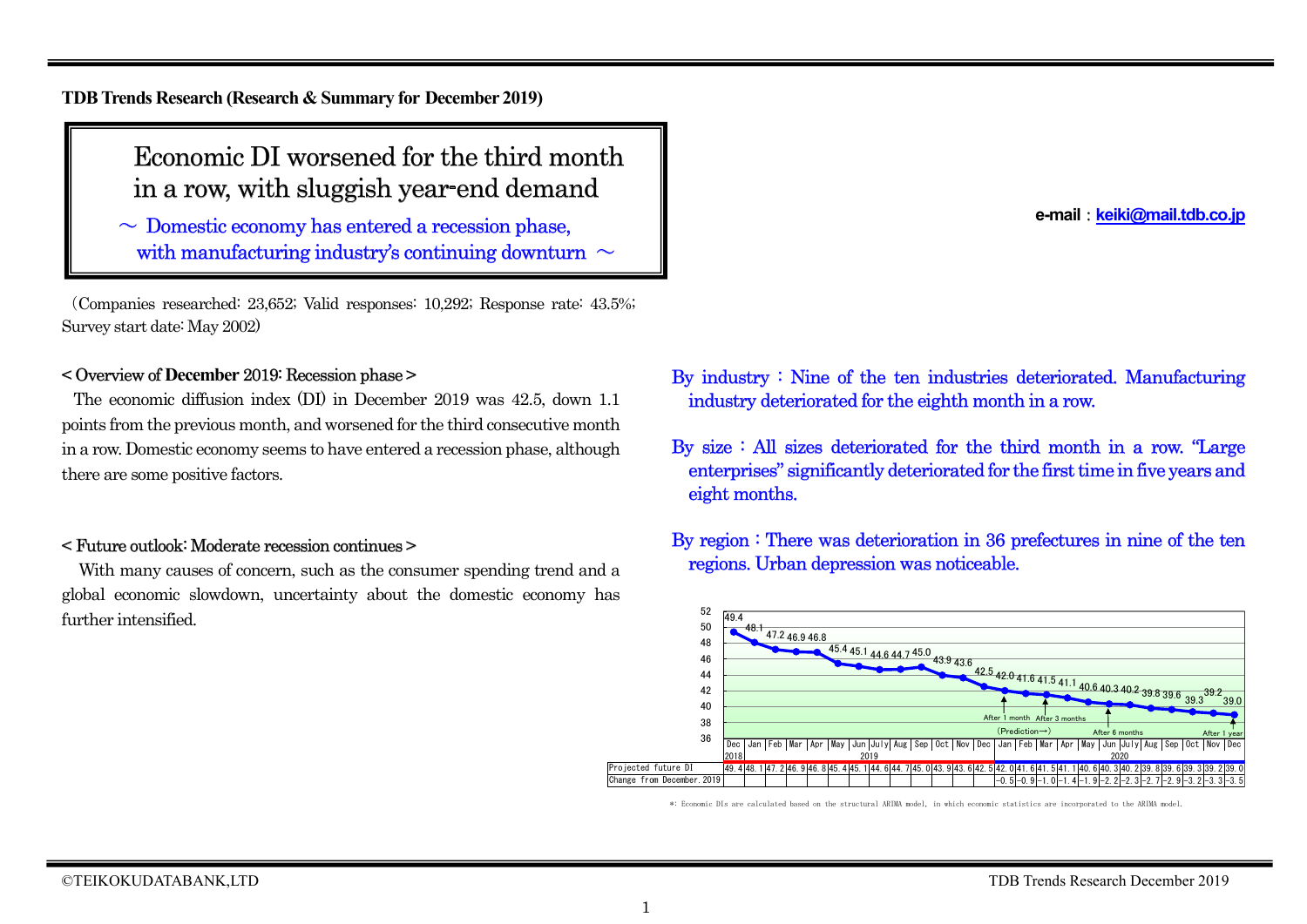|                                  | <b>ECONOMIC DIHUSION INGEX (ECONOMIC DIJIZ</b>                             |      |                                                                                            |      |      |      |           |                                           |      |      |      |      |                                                                              |      |                                   |
|----------------------------------|----------------------------------------------------------------------------|------|--------------------------------------------------------------------------------------------|------|------|------|-----------|-------------------------------------------|------|------|------|------|------------------------------------------------------------------------------|------|-----------------------------------|
|                                  |                                                                            |      | Dec-18 Jan-19 Feb-19 Mar-19 Apr-19 May-19 Jun-19 Jul-19 Aug-19 Sep-19 Oct-19 Nov-19 Dec-19 |      |      |      |           |                                           |      |      |      |      |                                                                              |      | Ratio to tHH<br>PrFDious<br>Month |
|                                  | Total                                                                      | 49.4 | 48.1                                                                                       | 47.2 | 46.9 | 46.8 | 45.4      | 45.1                                      | 44.6 | 44.7 | 45.0 | 43.9 | 43.6                                                                         | 42.5 | $\blacktriangle$ 1.1              |
|                                  | Large Firms                                                                | 51.7 | 50.6                                                                                       | 49.8 | 49.8 | 49.7 | 48.8      | 48.7                                      | 47.7 | 47.9 | 48.0 | 47.1 | 47.0                                                                         | 45.7 | $\blacktriangle$ 1.3              |
|                                  | Small to Medium-sized Firms                                                | 48.8 | 47.4                                                                                       | 46.5 | 46.2 | 46.1 | 44.6      | 44.2                                      | 43.9 | 43.9 | 44.2 | 43.2 | 42.8                                                                         | 41.7 | $\blacktriangle$ 1.1              |
|                                  | Micro Firms                                                                | 48.2 | 47.0                                                                                       | 46.5 | 46.3 | 46.2 | 44.5      | 44.1                                      | 43.8 | 44.2 | 45.1 | 43.9 | 43.5                                                                         | 42.1 | $\blacktriangle$ 1.4              |
|                                  |                                                                            |      |                                                                                            |      |      |      |           |                                           |      |      |      |      |                                                                              |      |                                   |
|                                  |                                                                            |      | Dec-18 Jan-19                                                                              |      |      |      |           |                                           |      |      |      |      | Feb 19 Mar 19 Apr 19 May 19 Jun 19 Jul 19 Aug 19 Sep 19 Oct 19 Nov 19 Dec 19 |      | Ratio to tHH<br>PrFDious<br>Month |
| Agriculture, Forestry, Fisheries |                                                                            | 40.7 | 41.8                                                                                       | 41.7 | 42.3 | 41.3 | 40.5      | 43.2                                      | 39.1 | 41.5 | 41.8 | 42.3 | 42.5                                                                         | 41.7 | $\blacktriangle$ 0.8              |
| Finance                          |                                                                            | 46.5 | 46.1                                                                                       | 45.2 | 45.9 | 45.1 | 44.7      | 44.8                                      | 45.1 | 44.7 | 45.8 | 45.4 | 46.8                                                                         | 44.5 | $\blacktriangle$ 2.3              |
| $\text{Construction}$            |                                                                            | 54.1 | 53.9                                                                                       | 53.6 | 53.6 | 52.8 | 51.7      | 51.6                                      | 51.7 | 52.1 | 53.1 | 52.1 | 52.2                                                                         | 51.6 | $\blacktriangle$ 0.6              |
| Real Estate                      |                                                                            | 49.7 | 49.1                                                                                       | 47.5 | 47.4 | 48.7 | 47.6      | 48.3                                      | 47.4 | 46.5 | 48.0 | 45.9 | 46.0                                                                         | 44.2 | $\blacktriangle$ 1.8              |
|                                  | Food, BEWerages, Livestock Feed                                            | 43.0 | 41.6                                                                                       | 40.6 | 40.6 | 42.2 | 41.3      | 40.3                                      | 40.4 | 41.1 | 39.8 | 39.1 | 39.7                                                                         | 39.9 | 0.2                               |
|                                  | Textile, Textile Products, Clothing                                        | 41.3 | 37.7                                                                                       | 38.8 | 39.2 | 39.0 | 36.6      | 36.5                                      | 36.4 | 36.9 | 36.3 | 36.1 | 34.6                                                                         | 32.6 | $\blacktriangle$ 2.0              |
|                                  | Construction Materials, Furniture,                                         |      |                                                                                            |      |      |      |           |                                           |      |      |      |      |                                                                              |      |                                   |
|                                  | Ceramics, Stone and Clay Products                                          | 48.3 | 47.1                                                                                       | 45.5 | 44.1 | 45.7 | 45.4      | 43.5                                      | 43.8 | 45.2 | 44.1 | 44.8 | 43.8                                                                         | 40.2 | 43.6                              |
|                                  | Pulp, Paper and Paper Products                                             | 49.3 | 44.6                                                                                       | 45.2 | 44.1 | 45.7 | 43.0      | 41.7                                      | 39.6 | 42.3 | 42.8 | 40.2 | 41.7                                                                         | 40.6 | ▲<br>1.1                          |
|                                  | Publishing, Printing                                                       | 35.0 | 33.5                                                                                       | 33.2 | 34.4 | 35.6 | 34.3      | 33.9                                      | 32.5 | 33.1 | 34.1 | 33.0 | 32.7                                                                         | 32.9 | 0.2                               |
| Manufacturing                    | Chemical                                                                   | 50.2 | 48.1                                                                                       | 46.3 | 45.4 | 46.2 | 43.9      | 42.5                                      | 41.9 | 41.8 | 41.0 | 41.2 | 40.6                                                                         | 40.1 | 0.5<br>▲                          |
|                                  | Steel, Nonferrous Metals, Mining                                           | 52.5 | 50.4                                                                                       | 48.0 | 45.4 | 45.5 | 42.9      | 41.8                                      | 41.5 | 41.2 | 40.4 | 39.8 | 38.1                                                                         | 37.6 | 0.5<br>▲                          |
|                                  | General Machinery                                                          | 55.9 | 52.5                                                                                       | 51.4 | 48.9 | 49.0 | 46.0      | 45.1                                      | 44.0 | 41.5 | 41.1 | 40.8 | 39.9                                                                         | 38.4 | $\blacktriangle$ 1.5              |
|                                  | <b>Electrical Machinery</b>                                                | 50.5 | 49.2                                                                                       | 47.6 | 46.0 | 44.7 | 43.1      | 43.0                                      | 42.8 | 43.9 | 41.2 | 42.2 | 40.5                                                                         | 40.4 | 0.1<br>▲                          |
|                                  | Transportation Machinery, Equipment                                        | 53.8 | 52.3                                                                                       | 50.9 | 49.3 | 49.4 | 48.1      | 47.5                                      | 46.4 | 43.4 | 42.3 | 43.5 | 41.2                                                                         | 40.9 | 40.3                              |
|                                  | Precision Machinery,<br>Medical Instruments and Equipment                  | 54.0 | 51.3                                                                                       | 48.6 | 45.5 | 47.3 | 44.4      | 42.4                                      | 43.9 | 43.4 | 42.0 | 41.3 | 42.0                                                                         | 39.9 | $\blacktriangle$ 2.1              |
|                                  | Other                                                                      | 42.8 | 42.7                                                                                       | 42.1 | 45.3 | 40.2 | 40.2      | 40.2                                      | 38.0 | 40.7 | 41.8 | 37.4 | 38.4                                                                         | 38.0 | $\triangle$ 0.4                   |
|                                  | Total                                                                      | 49.2 | 47.1                                                                                       | 45.8 | 44.5 | 44.8 | 42.9      | 42.0                                      | 41.5 | 41.4 | 40.6 | 40.3 | 39.6                                                                         | 38.6 | $\blacktriangle$ 1.0              |
|                                  | Food, BEWerages                                                            | 41.1 | 39.4                                                                                       | 40.5 | 40.5 | 41.1 | 40.8      | 40.4                                      | 38.8 | 39.0 | 38.8 | 38.1 | 37.9                                                                         | 37.4 | 40.5                              |
|                                  | Textile, Textile Products, Clothing                                        | 34.3 | 34.0                                                                                       | 32.0 | 33.6 | 33.2 | 33.2      | 31.6                                      | 29.8 | 30.8 | 31.6 | 28.8 | 28.8                                                                         | 26.5 | $\blacktriangle$ 2.3              |
|                                  | Construction Materials,<br>Furniture, Ceramics,<br>Stone and Clay Products | 47.8 | 47.4                                                                                       | 46.5 | 46.4 |      | 45.6 44.7 | 43.8                                      | 44.7 | 44.6 | 46.0 | 45.1 | 43.4                                                                         | 43.1 | $\blacktriangle$ 0.3              |
| Wholesale                        | Paper Products, Stationery, Books                                          | 39.3 | 37.9                                                                                       | 36.0 | 39.0 | 39.2 | 39.0      | 36.4                                      | 37.0 | 37.1 | 38.0 | 37.7 | 36.3                                                                         | 35.0 | $\blacktriangle$ 1.3              |
|                                  | Chemical                                                                   | 47.7 | 45.3                                                                                       | 44.3 | 44.3 | 44.2 | 41.8      | 41.2                                      | 42.7 | 42.0 | 42.7 | 41.0 | 40.4                                                                         | 39.0 | 1.4<br>▲                          |
|                                  | Recycled Resources                                                         | 47.6 | 39.8                                                                                       | 45.6 | 48.6 | 41.0 | 40.2      | 37.1                                      | 32.8 | 32.8 | 30.6 | 34.8 | 29.0                                                                         | 33.3 | 4.3                               |
|                                  | Steel, Nonferrous Metals,<br>Mining Products                               | 50.2 | 46.3                                                                                       | 45.0 | 43.7 | 43.4 |           | $40.8$ 40.4                               | 39.0 | 38.8 | 37.6 | 38.0 | 37.0                                                                         | 34.8 | $\blacktriangle$ 2.2              |
|                                  | Machinery, Equipment                                                       | 50.0 | 48.4                                                                                       | 46.9 | 46.5 | 45.9 | 44.2      | 44.4                                      | 43.8 | 43.3 | 44.6 | 42.7 | 42.3                                                                         | 41.7 | 0.6<br>▲                          |
|                                  | Other                                                                      | 43.9 | 41.9                                                                                       | 41.2 | 42.5 | 42.7 | 40.6      | 40.6                                      | 40.2 | 40.2 | 40.7 | 37.9 | 37.6                                                                         | 37.1 | $\blacktriangle$ 0.5              |
|                                  | Total                                                                      |      | $46.3$ 44.4                                                                                | 43.6 |      |      |           | 43. 7 43. 3 41. 9 41. 4 41. 0 40. 8 41. 4 |      |      |      | 39.9 | 39.3                                                                         | 38.4 | 0.9<br>▲                          |

## Economic Diffusion Index (Economic DI)1/2

.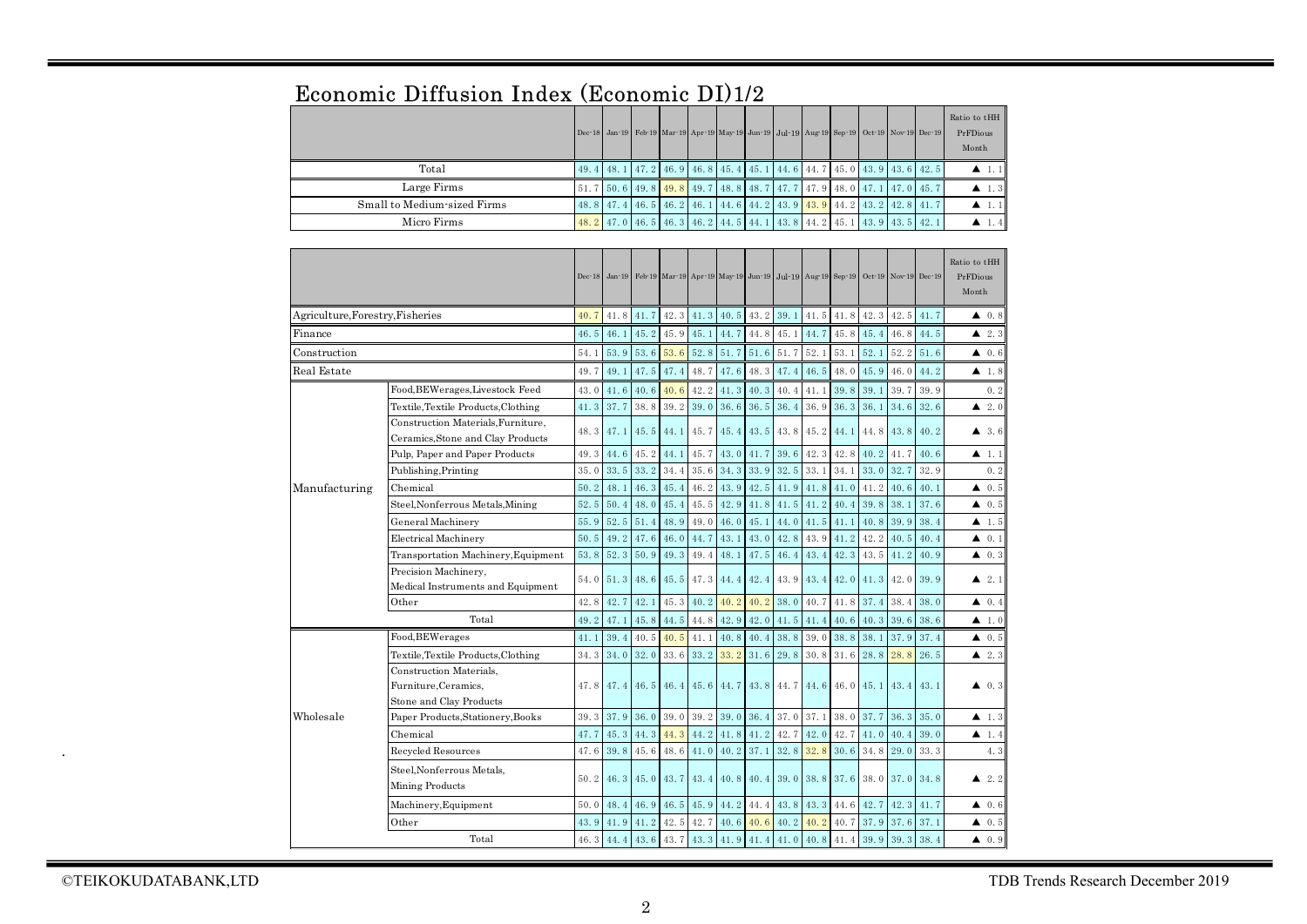|                             |                                                                         | $Dec-18$ |      |           |      |      |      |      |      |           | Jan 19 Feb 19 Mar 19 Apr 19 May 19 Jun 19 Jul 19 Aug 19 Sep 19 Oct 19 Nov 19 Dec 19 |      |             |      | Ratio to tHH<br>PrFDious<br>Month |
|-----------------------------|-------------------------------------------------------------------------|----------|------|-----------|------|------|------|------|------|-----------|-------------------------------------------------------------------------------------|------|-------------|------|-----------------------------------|
|                             | Food, BEWerages                                                         | 42.8     | 43.4 | 41.5      | 42.5 | 42.5 | 44.8 | 42.9 |      | 41.5 41.3 | 41.8                                                                                | 40.5 | 40.2        | 38.4 | $\blacktriangle$ 1.8              |
|                             | Textile, Textile Products, Clothing                                     | 34.0     | 30.9 | 32.7      | 38.9 | 39.1 | 36.9 | 36.6 | 34.6 | 36.5      | 37.9                                                                                | 32.7 | 31.5        | 28.7 | $\blacktriangle$ 2.8              |
|                             | Drugs, Sundries                                                         | 44.4     | 44.8 | 39.7      | 39.7 | 40.9 | 41.0 | 38.5 | 40.0 | 37.7      | 40.6                                                                                | 35.8 | 37.3        | 40.2 | 2.9                               |
|                             | Furniture                                                               | 35.4     | 38.9 | 33.3      | 33.3 | 38.9 | 39.6 | 48.5 | 40.9 | 45.0      | 53.0                                                                                | 33.3 | 26.9        | 31.8 | 4.9                               |
| Retail                      | Electrical Household Appliances,<br>Information Machinery and Equipment | 43.1     |      | 39.0 40.7 |      |      |      |      |      |           | 38.9 41.7 39.1 43.5 34.3 38.9 45.0 34.3                                             |      | $32.3$ 38.1 |      | 5.8                               |
|                             | Motor Vehicles.Motor Vehicle Parts                                      | 42.2     | 44.6 | 44.3      | 45.2 | 43.3 | 41.5 | 42.5 | 39.2 | 41.1      | 41.4                                                                                | 34.5 | 31.4        | 31.9 | 0.5                               |
|                             | Special Merchandise                                                     | 43.2     | 41.9 | 41.3      | 40.8 | 42.1 | 41.3 | 41.1 | 40.6 | 40.7      | 43.5                                                                                | 38.2 | 39.1        | 36.0 | $\triangle$ 3.1                   |
|                             | Various Merchandise                                                     | 44.7     | 42.9 | 41.9      | 43.5 | 43.3 | 43.8 | 44.7 | 39.3 | 38.9      | 43.1                                                                                | 36.5 | 36.5        | 36.2 | $\triangle$ 0.3                   |
|                             | Other                                                                   | 35.7     | 35.7 | 31.3      | 33.3 | 43.8 | 39.6 | 46.3 | 41.7 | 41.7      | 40.5                                                                                | 48.1 | 40.7        | 47.9 | 7.2                               |
|                             | Total                                                                   | 42.3     | 41.6 | 40.8      | 41.4 | 42.1 | 41.6 | 42.0 | 39.5 | 40.2      | 42.6                                                                                | 37.0 | 36.1        | 35.8 | 0.3<br>▲                          |
| Transportation, Warehousing |                                                                         | 50.5     | 49.1 | 48.2      | 48.1 | 48.2 | 46.7 | 45.6 | 44.5 | 45.5      | 46.0                                                                                | 44.9 | 45.1        | 42.6 | 2.5                               |
|                             | Restaurants                                                             | 40.7     | 37.9 | 41.0      | 37.8 | 42.9 | 40.6 | 42.9 | 39.6 | 38.1      | 43.6                                                                                | 37.3 | 39.4        | 40.7 | 1.3                               |
|                             | Postal.Telecommunications                                               | 54.5     | 60.0 | 57.6      | 62.1 | 57.6 | 56.7 | 60.0 | 58.3 | 60.6      | 56.9                                                                                | 56.1 | 59.5        | 52.8 | 46.7                              |
|                             | Electricity, Gas, Water, Heat                                           | 61.9     | 57.4 | 57.4      | 56.3 | 58.3 | 55.6 | 54.5 | 54.2 | 52.6      | 51.3                                                                                | 51.2 | 52.2        | 47.4 | 4.8                               |
|                             | Leasing, Rentals                                                        | 55.7     | 55.0 | 52.0      | 52.7 | 54.1 | 50.9 | 52.5 | 51.8 | 51.7      | 53.5                                                                                | 54.5 | 53.1        | 50.4 | $\blacktriangle$ 2.7              |
|                             | Lodging, Hotels                                                         | 45.7     | 44.9 | 44.2      | 42.3 | 41.0 | 50.0 | 44.9 | 40.3 | 39.9      | 47.2                                                                                | 41.3 | 42.0        | 39.1 | $\blacktriangle$ 2.9              |
|                             | Recreation                                                              | 39.3     | 38.9 | 37.8      | 41.0 | 38.8 | 42.0 | 41.5 | 41.8 | 40.9      | 38.7                                                                                | 38.2 | 40.7        | 37.5 | 43.2                              |
|                             | Broadcasting                                                            | 36.7     | 40.5 | 44.4      | 43.3 | 41.7 | 44.1 | 43.3 | 41.1 | 45.2      | 43.1                                                                                | 42.9 | 41.7        | 38.2 | 43.5                              |
| Service                     | Maintenance, Guarding, Testing                                          | 50.7     | 50.7 | 51.0      | 50.0 | 48.1 | 48.2 | 48.8 | 49.3 | 49.8      | 48.6                                                                                | 49.1 | 47.3        | 46.6 | $\blacktriangle$ 0.7              |
|                             | Advertising                                                             | 41.7     | 40.4 | 40.1      | 40.3 | 40.7 | 40.5 | 40.7 | 40.4 | 38.9      | 40.3                                                                                | 40.4 | 39.6        | 37.8 | $\blacktriangle$ 1.8              |
|                             | Information                                                             | 59.3     | 60.1 | 59.0      | 60.3 | 59.6 | 58.0 | 57.8 | 58.5 | 58.7      | 57.7                                                                                | 57.4 | 57.8        | 56.2 | $\blacktriangle$ 1.6              |
|                             | Labor Dispatching                                                       | 59.0     | 57.2 | 54.6      | 53.8 | 53.5 | 53.9 | 52.8 | 52.7 | 51.0      | 53.2                                                                                | 53.3 | 50.9        | 46.2 | 4.7                               |
|                             | Special Services                                                        | 53.6     | 53.5 | 52.8      | 52.5 | 51.5 | 49.5 | 50.1 | 49.9 | 51.1      | 51.8                                                                                | 51.5 | 50.8        | 49.9 | $\triangle$ 0.9                   |
|                             | Medical.Welfare.Public Health                                           | 47.4     | 47.5 | 46.5      | 47.1 | 46.9 | 47.8 | 47.0 | 48.7 | 46.5      | 47.3                                                                                | 46.5 | 48.5        | 47.7 | $\triangle$ 0.8                   |
|                             | Education                                                               | 46.2     | 38.5 | 44.7      | 45.8 | 44.2 | 43.6 | 44.0 | 41.1 | 39.5      | 40.0                                                                                | 42.4 | 37.8        | 43.1 | 5.3                               |
|                             | Other                                                                   | 52.0     | 50.2 | 49.7      | 49.0 | 50.2 | 47.9 | 48.5 | 47.9 | 48.3      | 48.4                                                                                | 47.9 | 47.9        | 45.6 | 2.3<br>▲                          |
|                             | Total                                                                   | 52.7     | 52.4 | 51.7      | 51.9 | 51.6 | 50.6 | 50.8 | 50.8 | 50.7      | 51.0                                                                                | 50.6 | 50.4        | 48.8 | $\blacktriangle$ 1.6              |
| Other                       |                                                                         | 46.6     | 44.1 | 48.3      | 45.2 | 44.9 | 43.2 | 42.6 | 44.1 | 43.2      | 42.1                                                                                | 43.1 | 40.4        | 41.7 | 1.3                               |
|                             |                                                                         |          |      |           |      |      |      |      |      |           |                                                                                     |      |             |      | Ratio to tHH                      |

# Economic Diffusion Index (Economic DI)2/2

|             |  |  |  | Dec 18 Jan 19 Feb 19 Mar 19 Apr 19 May 19 Jun 19 Jul 19 Aug 19 Sep 19 Oct 19 Nov 19 Dec 19            |  |  |  | Ratio to tHH<br>PrFDious<br>Month |
|-------------|--|--|--|-------------------------------------------------------------------------------------------------------|--|--|--|-----------------------------------|
| Hokkaido    |  |  |  | 45. 2 43. 9 44. 4 44. 6 45. 5 45. 3 45. 1 45. 7 46. 4 46. 6 45. 7 45. 0 43. 8                         |  |  |  | $\blacktriangle$ 1.2              |
| Tohoku      |  |  |  | 45. 4 44. 4 43. 1 42. 8 43. 1 42. 2 41. 9 41. 7 41. 7 43. 2 41. 9 42. 2 40. 9                         |  |  |  | $\blacktriangle$ 1.3              |
| kitakanto   |  |  |  | 48.5 45.8 44.8 44.7 44.3 43.1 42.5 42.5 42.6 42.2 40.9 40.0 40.0                                      |  |  |  | 0.0                               |
| minamikanto |  |  |  | 50. 1 49. 0 48. 1 47. 8 47. 7 46. 0 46. 0 45. 5 45. 7 46. 1 45. 5 45. 5 44. 3                         |  |  |  | $\blacktriangle$ 1.2              |
| Hokuriku    |  |  |  | 48. 6 47. 7 46. 3 45. 3 45. 3 44. 6 44. 2 43. 5 44. 1 43. 5 42. 1 40. 4 39. 5                         |  |  |  | $\triangle$ 0.9                   |
| Tokai       |  |  |  | $\overline{51, 8}$ 50, 1 48, 6 48, 4 48, 0 46, 8 45, 8 44, 7 45, 0 45, 2 43, 6 42, 7 41, 8            |  |  |  | $\triangle$ 0.9                   |
| Kinki       |  |  |  | 49. 7 48. 4 47. 6 47. 3 46. 9 45. 0 44. 6 44. 0 43. 8 43. 9 42. 2 41. 9 40. 5                         |  |  |  | $\blacktriangle$ 1.4              |
| Chugoku     |  |  |  | 48. 7 47. 7 47. 2 46. 7 47. 2 45. 6 45. 5 45. 0 44. 8 45. 0 44. 0 43. 6 42. 6                         |  |  |  | $\blacktriangle$ 1.0              |
| Shikoku     |  |  |  | 48. 4   46. 8   47. 6   46. 8   46. 9   46. 7   44. 8   43. 1   43. 8   43. 9   44. 4   44. 0   43. 8 |  |  |  | $\blacktriangle$ 0.2              |
| Kyushu      |  |  |  | 50. 7 49. 7 48. 5 48. 6 48. 3 46. 9 47. 0 47. 6 46. 3 47. 1 46. 5 46. 8 45. 1                         |  |  |  | $\blacktriangle$ 1.7              |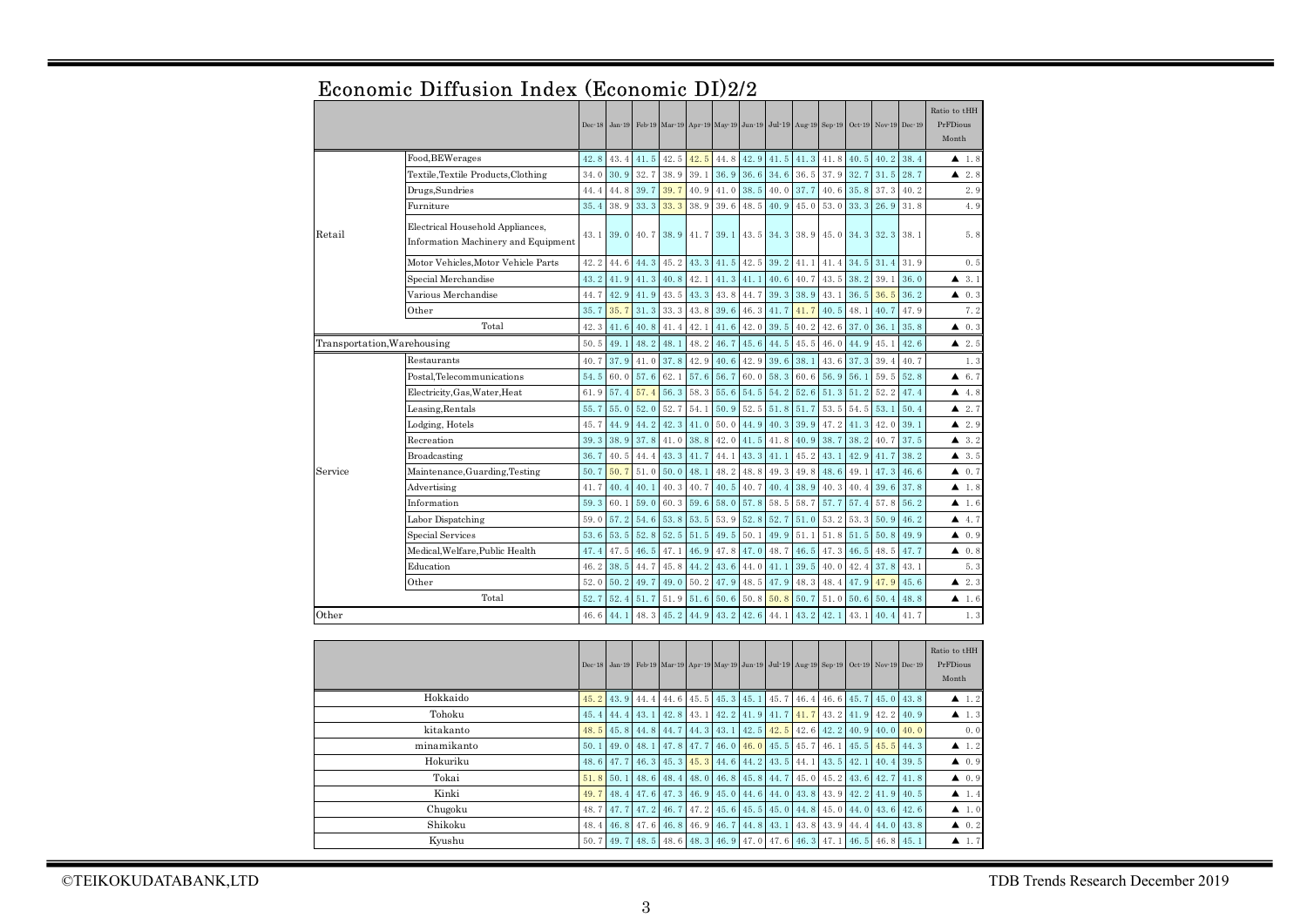## Appendix

## **1.Research Subjects(Companies researched: 23,652; Valid responses: 10,292; Response rate: 43.5%)**

### Appendix

1.Region

| --------    |       |         |        |
|-------------|-------|---------|--------|
| Hokkaido    | -517  | Tokai   | 1.147  |
| Tohoku      | 664   | Kinki   | 1,732  |
| kitaKanto   | 735   | Chugoku | 567    |
| minamikanto | 3,339 | Shikoku | 297    |
| Hokuriku    | 568   | Kyushu  | 726    |
|             |       | Total   | 10,292 |

### 2.Industry (10 Industries 51 Lines of business)

| Agriculture, Forestry, Fisheries |                                                                      | 56     |                             | Food, Beverages                                                      | 69         |
|----------------------------------|----------------------------------------------------------------------|--------|-----------------------------|----------------------------------------------------------------------|------------|
| Finance                          |                                                                      | 119    |                             | Textile, Textile Products, Clothing                                  | 29         |
| Construction                     |                                                                      | 1,568  |                             | Drugs, Sundries                                                      | 22         |
| <b>Real Estate</b>               |                                                                      | 318    | Retail                      | Furniture                                                            | 11         |
|                                  | Food, Beverages, Livestock Feed                                      | 316    | (423)                       | Electrical Household Appliances, Information Machinery and Equipment | 35         |
|                                  | Textile, Textile Products, Clothing                                  | 116    |                             | Motor Vehicles, Motor Vehicle Parts                                  | 68         |
|                                  | Construction Materials, Furniture, Ceramics, Stone and Clay Products | 221    |                             | Special Merchandise                                                  | 135        |
|                                  | Pulp, Paper and Paper Products                                       | 96     |                             | Various Merchandise                                                  | 46         |
|                                  | Publishing, Printing                                                 | 182    |                             | Others                                                               | ε          |
| Manufacturing                    | Chemical                                                             | 400    | Transportation, Warehousing |                                                                      | 438        |
| (2,878)                          | Steel, Nonferrous Metals, Mining                                     | 510    |                             | Restaurants                                                          | 50         |
|                                  | General Machinery                                                    | 453    |                             | Telecommunications                                                   | $\epsilon$ |
|                                  | Electrical Machinery                                                 | 331    |                             | Electricity, Gas, Water, Heat                                        | 13         |
|                                  | Transportation Machinery, Equipment                                  | 101    |                             | Leasing, Rentals                                                     | 120        |
|                                  | Precision Machinery, Medical Instruments and Equipment               | 74     |                             | Lodging, Hotels                                                      | 26         |
|                                  | Others                                                               | 78     |                             | Recreation                                                           | 52         |
|                                  | Food, Beverages                                                      | 339    | Service                     | Broadcasting                                                         | 17         |
|                                  | Textile, Textile Products, Clothing                                  | 176    | (1,647)                     | Maintenance, Guarding, Testing                                       | 161        |
|                                  | Construction Materials, Furniture, Ceramics, Stone and Clay Products | 332    |                             | Advertising                                                          | 97         |
| Wholesale                        | Paper Products, Stationery, Books                                    | 100    |                             | Information                                                          | 46%        |
| (2,807)                          | Chemical                                                             | 269    |                             | Labor Dispatching                                                    | 57         |
|                                  | Recycled Resources                                                   | $32\,$ |                             | Special Services                                                     | 260        |
|                                  | Steel, Nonferrous Metals, Mining Products                            | 317    |                             | Medical, Welfare, Public Health                                      | 116        |
|                                  | Machinery, Equipment                                                 | 907    |                             | Education                                                            | 29         |
|                                  | Others                                                               | 335    |                             | Others                                                               | 180        |
|                                  |                                                                      |        | Others                      |                                                                      | 38         |
|                                  |                                                                      |        |                             | Total                                                                | 10,292     |

3.Size

| .                           |        |        |
|-----------------------------|--------|--------|
| Large Firms                 | 2.007  | 19.5%  |
| Small to Medium-sized Firms | 8.285  | 80.5%  |
| micro Firms                 | 2.787  | 27.1%  |
| Total                       | 10.292 | 100.0% |

120  $\frac{12}{26}$ 

 $\begin{array}{r} 52 \\ 17 \end{array}$ 

161

 $\frac{463}{57}$ 

116 29

180

10,292

11

69

29 22